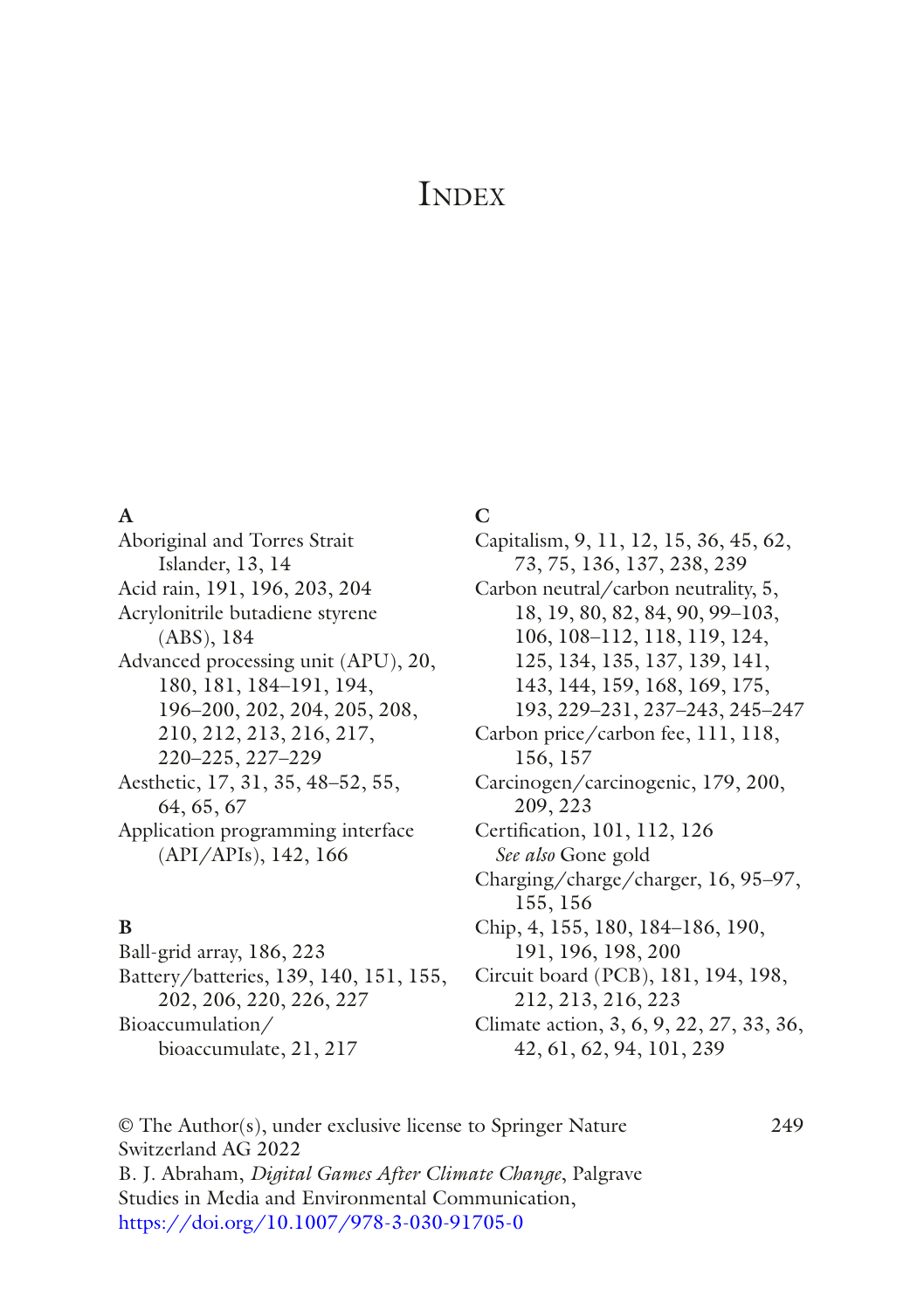Climate ascetism, 150, 167 Climate communication, 16, 31, 35, 42, 46, 47, 51, 53, 61 Climate justice, 12, 137, 172 *See also* Just transition Climate sceptic, 53, 61, 82 CO2, 7, 18, 27, 30, 37, 77, 97, 102–104, 107, 110, 112, 113, 116–118, 127, 128, 132–134, 138, 154, 156–158, 161, 174, 181, 184, 190, 193, 195, 199, 207, 209, 215, 225–227, 238 Code, 37, 63, 78, 79, 125, 169, 180 Computation, 5, 160, 164, 165, 180, 183 Console, 4, 12, 18, 20, 21, 80, 84, 102, 103, 107, 110–112, 118, 125–128, 134, 137, 138, 149, 151–161, 163, 167–170, 173–175, 179, 181, 184–187, 190, 194, 199, 205, 208, 213, 222, 229, 230, 238, 239, 242–244 Constraints, 3, 4, 54, 55, 150, 163, 165, 167, 168, 171, 173 Contamination, 21, 81, 187, 196, 203, 204, 215 Content delivery network (CDN/ CDNs), 123, 138

### **D**

Data center, 81, 84, 100, 104, 105, 107, 109–111, 117, 123, 125, 142, 143, 243 Decarbonize/decarbonization, 4, 9, 19–22, 50, 58, 97, 105, 118, 119, 125, 131, 135, 141, 143, 145, 149, 151, 164, 175, 229, 237–242 Demoscene, 169

Developers, 4, 18–21, 39, 46, 48, 61, 63, 64, 68, 73, 74, 82, 84, 89–100, 102, 103, 106, 111, 114–119, 126, 137, 145, 149, 150, 152, 156, 159, 162, 163, 166–169, 173, 185, 239–242, 244–246 Digital games, 1, 2, 4, 12, 20, 31, 36, 42, 75, 78, 83, 89, 105, 107, 118, 136, 141, 143, 145, 180, 231, 239 Digitization, 105, 137, 144 Discs, 6, 18, 19, 83, 84, 90, 119, 123–137, 141, 144, 145, 157, 167, 174, 238, 239, 241, 243, 245 Distribution, 18, 19, 32, 68, 84, 93, 105, 112, 117, 123–145, 150, 174, 239, 242 Diversity, 15, 41, 47, 89, 99, 150, 189 Dynamics, 17, 31, 32, 48, 51, 52, 62, 63, 65–76, 83, 124, 128, 141, 164–167

# **E**

Ecological game, 17, 18, 57, 61–85, 97, 119, 145, 162, 173, 237, 241 Ecological thought, the, 10, 16, 76, 77, 79, 80, 83 Ecology, 13, 36, 38, 42, 67, 81 Electronic Arts (EA), 101, 104–106, 116 Emergence, 17, 63–66, 75, 83 Emissions factor/emissions factors, 91, 94, 97, 104, 113, 132, 133, 135, 138, 141, 151, 152, 154, 156, 158, 159 Emissions intensity, 5, 18, 20, 80, 91, 94, 97, 102, 105–109, 111, 113–119, 126, 129, 143, 144, 150, 160, 165, 166, 175, 195, 199 End-of-life, 6, 179, 194, 196, 229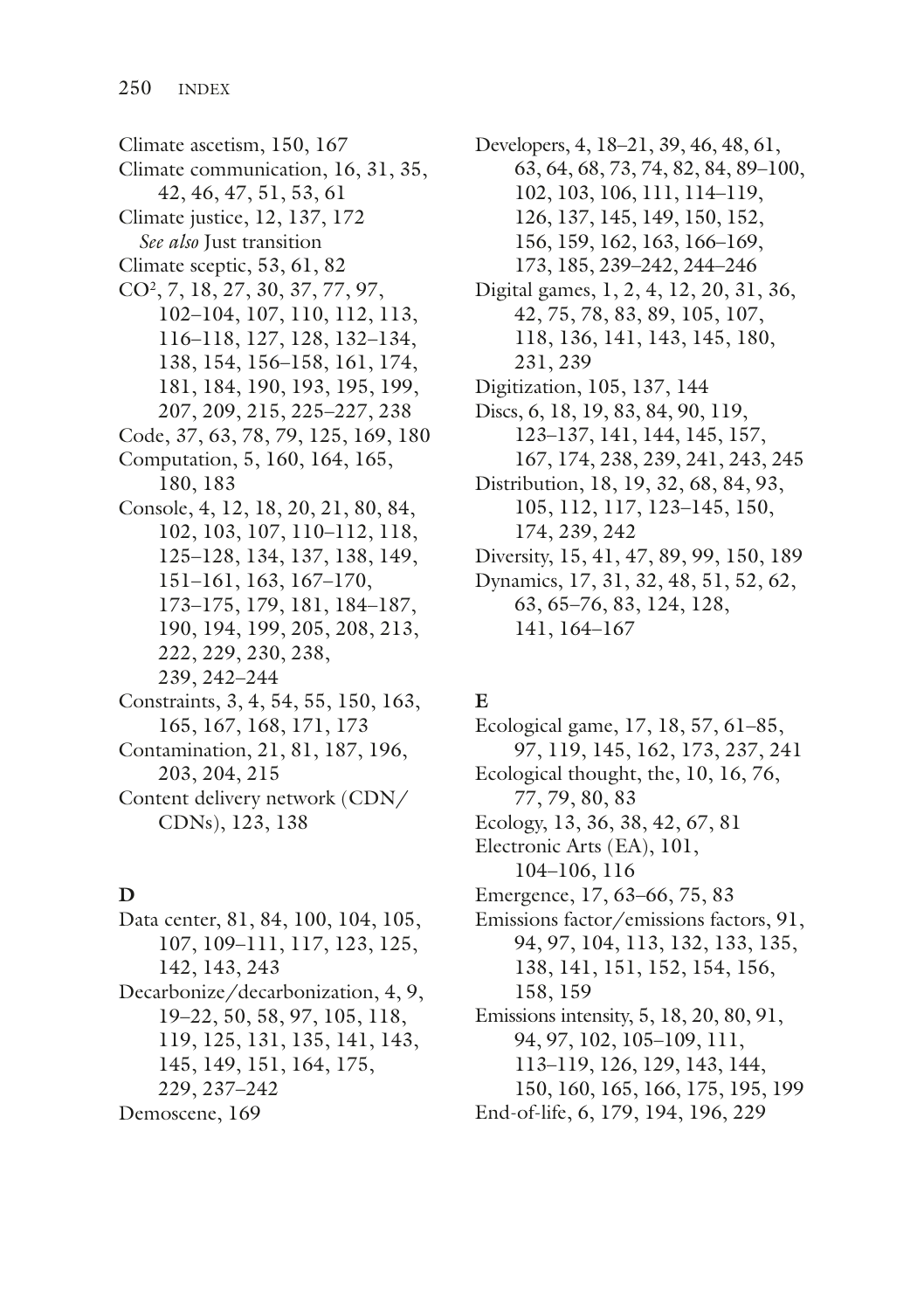Energy efficiency, 138, 139, 144, 149, 150, 159–163, 172, 174, 182, 243 *See also* Jevons paradox Energy intensity, 6, 20, 78, 84, 90, 98, 125, 142, 143, 163, 166, 172, 203, 209, 215, 223, 226 Environmental storytelling, 17, 65, 66, 83 E-waste, 20, 78, 179, 183, 206, 215, 221, 230, 239 Extraction, 10, 21, 174, 180, 182, 190, 202, 215, 219

#### **F**

Film and TV production emissions, 116 First–person shooter (FPS), 48, 81 Flights, 90, 96, 100, 102, 103, 113, 117, 130, 133 Foxconn, 107, 108, 111 Freight, 65, 126, 129, 130, 133, 134

#### **G**

Game design, 4, 20, 28, 64, 75, 82, 163, 165, 167, 171, 174 Game Developers Conference (GDC), 63, 93, 97, 118 Games for change, 3, 29, 31, 35, 39–42, 55 Gamifcation, 35, 36 Gone gold, 132 *See also* Certifcation Greenhouse Gas Protocol (GHG Protocol), 91, 95, 100, 107, 113

### **H**

Harms, 3, 5, 17, 18, 20, 38, 62, 78, 81, 82, 84, 85, 107, 131, 166, 175, 179–181, 190, 191, 193,

194, 197, 199, 203, 217, 220, 225, 228–230, 238, 239 Health, 29, 70, 183, 200, 201, 210–212, 221, 223, 224, 226, 230 Heat, 1, 27, 38, 39, 84, 141, 186, 193, 194, 201, 224 Heavy metals, 6, 21, 179, 203, 209, 216, 217, 219, 220, 223, 224, 226, 228, 229

# **I**

Ideological critique, 31, 42, 45, 47, 48, 51 Ideology, 16, 29, 31, 40, 42–48, 52, 80 Inductively coupled plasma mass spectrometry (ICP-MS), 3, 20, 187, 189, 191, 199, 221, 229 Infrastructure, 4, 19, 123, 125, 129, 136, 138, 141, 142, 144, 163, 183, 203

Investment, 22, 74, 75, 106, 110, 118, 141, 174

### **J**

Jevons paradox, 161 Journalist(s), 4, 20, 22, 64, 85, 179, 181–183, 239, 240, 244, 245, 247 Just transition, 22, 137, 145, 172

### **L**

Ladder of technological progress, 17, 62, 74 Landfll, 6, 21, 127, 139, 174, 222, 227, 237, 241, 243 Lifecycle assessment (LCA), 19, 112, 124, 135, 144, 214, 227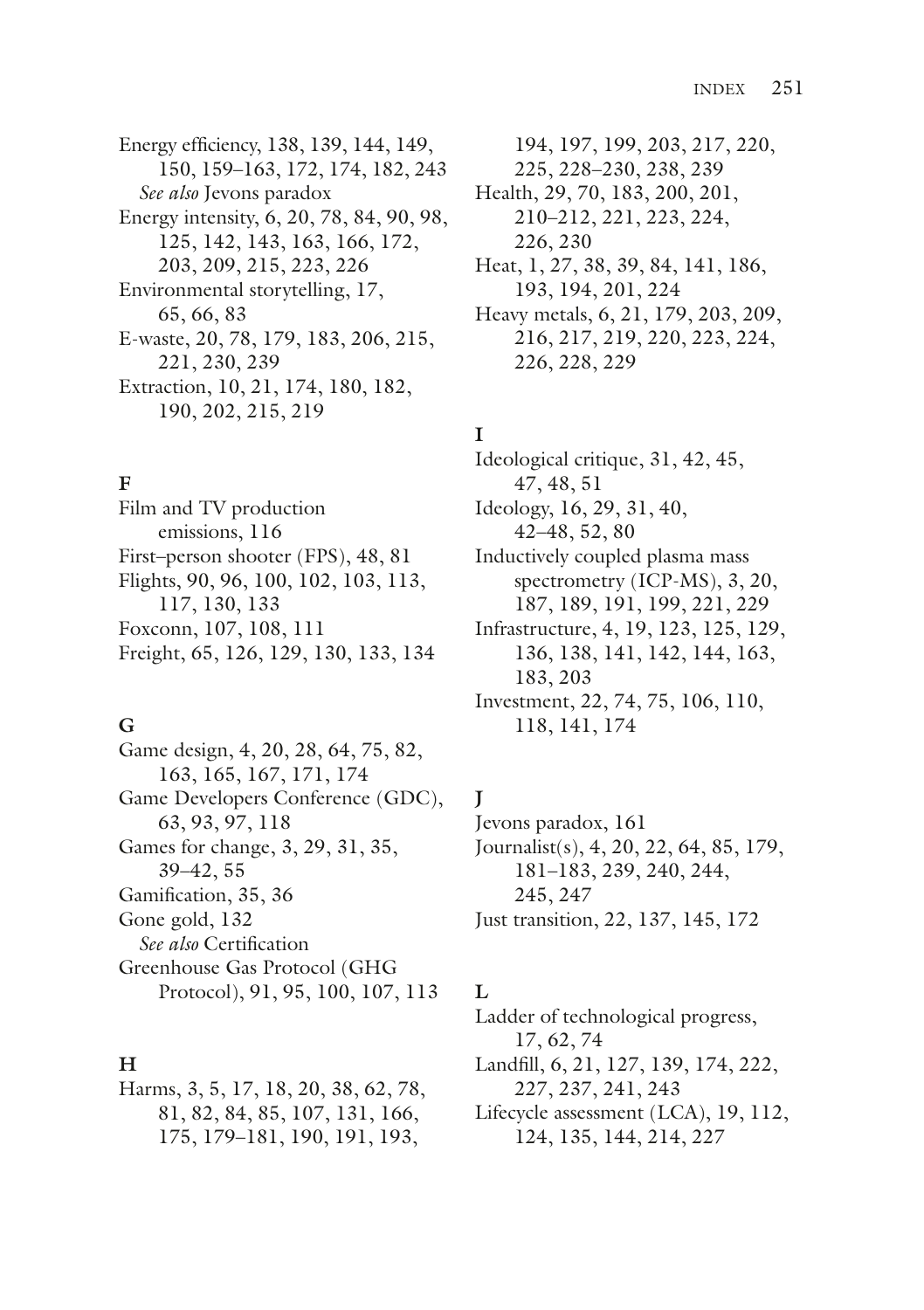Logistics/logistical, 4, 77, 124, 126, 129, 134, 206, 239 *See also* Supply chain/supply chains

# **M**

Manufacturing, 18, 20, 21, 100, 107, 108, 111–113, 117, 124, 126, 128, 129, 131, 132, 134, 164, 168, 175, 179–182, 186, 189, 193–197, 199, 201, 208, 209, 212, 213, 216, 226, 229, 239, 242, 243 Mastery of nature, 75 Materiality, 5, 37, 41, 84, 179 Mechanics, 30, 32, 34, 36, 50–52, 55, 62, 66–68, 70, 78, 169 Metals, 6, 21, 74, 77, 179, 180, 183, 184, 189–191, 193–217, 219, 220, 222–226, 228, 229 Microsoft, 18, 101, 107, 110–113, 131, 136, 150, 160, 230, 243 Mining, 3, 20, 72, 73, 179, 180, 190, 192, 193, 196, 198, 199, 201, 203, 204, 206, 209, 210, 212, 214, 215, 217–219, 223–229, 239 Mobile game, 92, 98, 99, 103, 157

# **N**

Nintendo, 18, 101, 107, 108, 110, 111, 113, 116, 123, 136, 150, 153, 169, 170, 243

# **O**

- Obsolescence, 4, 84, 182
- Offset/offsetting, 19, 21, 85, 92, 94, 96, 98–103, 110, 111, 118, 128, 129, 144, 149, 150, 152, 154–157, 159, 162, 168, 173, 230, 241

Ore/ores, 196, 199, 200, 202, 207, 209, 210, 214, 217, 222, 223, 228

# **P**

Paper, 7, 67, 84, 90, 99, 123, 126–128, 140, 187, 190 Patch/patches, 74, 144 Personal computer (PC/PCs), 1, 103, 110, 118, 136, 151, 158, 159, 173, 186, 243 Persuasion, 17, 30, 35, 42, 43, 48, 52, 61, 237 Photorealistic, 174 *See also* Realism Plastic/plastics, 5, 19, 77, 84, 90, 101, 123, 131, 135, 136, 139, 144, 179, 183, 184, 191, 196, 220, 221, 237, 241, 243 Platform holders, 20, 21, 102, 107–113, 136, 137, 142, 150, 155, 240, 242–244 Players, 4, 27, 61, 89, 123, 149, 237 Playing for the Planet, 101, 103, 246 PlayStation (PS3, PS4, PS5), 3, 4, 19–21, 108, 109, 124, 126–136, 138, 149, 152, 153, 156–160, 173, 174, 180–187, 190, 191, 194, 196–202, 204, 205, 208, 210–213, 215–217, 219–222, 224, 225, 227–229 Policy/policymakers, 33, 56, 93, 99, 139, 180, 192, 239, 246 Polycarbonate, 84, 123, 127 Polypropylene, 127 Power consumption, 18, 80, 96, 138, 142, 144, 149, 151, 153–158, 160, 172, 182, 245 Power draw, 149, 151, 155, 156, 162 Power purchase agreement/power purchase agreements, 99, 106, 109, 110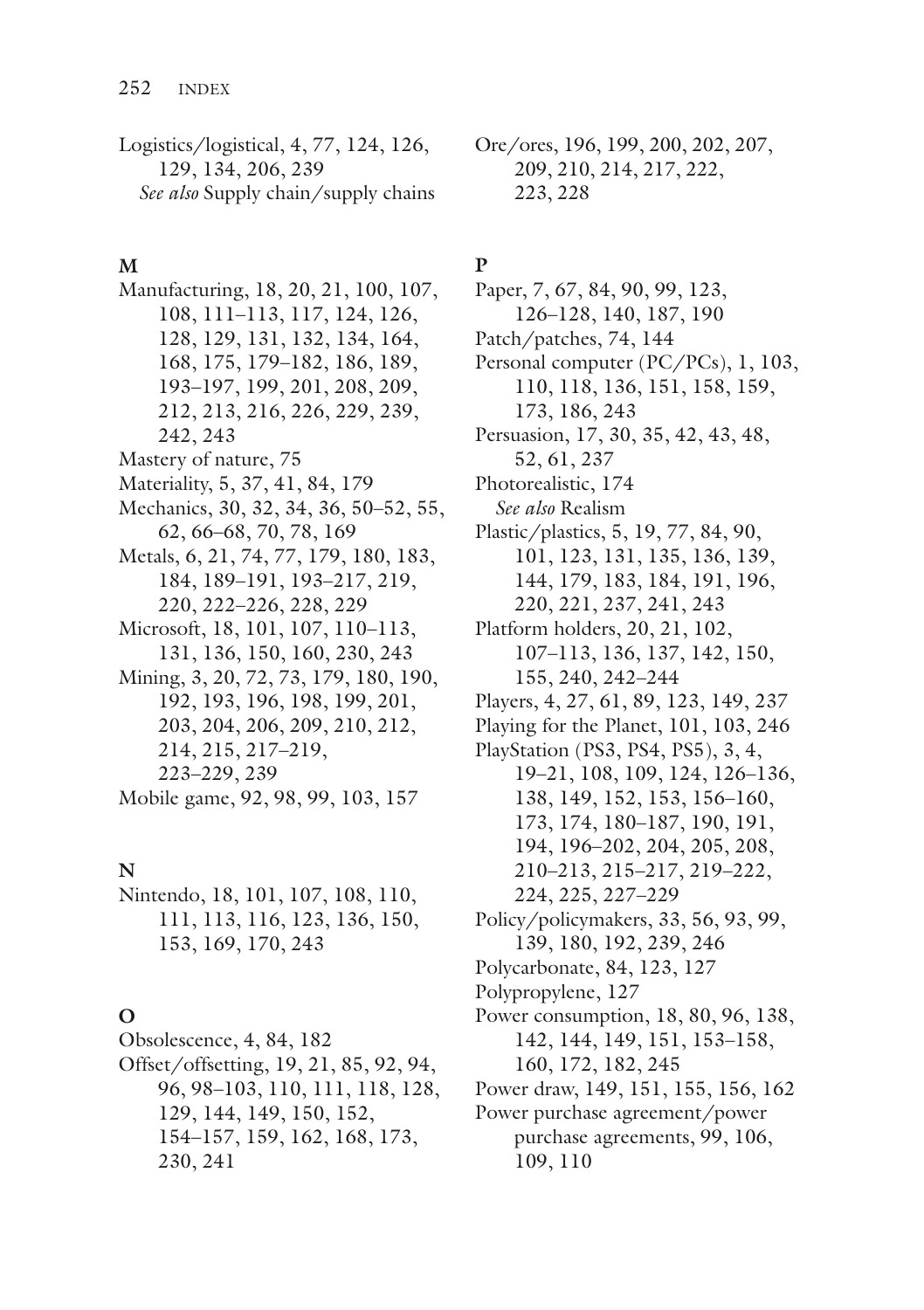Procedural rhetoric, 30, 55 Publisher/publishing, 89, 103, 107–113, 118, 125, 126, 145, 163, 173, 240, 242–244

#### **R**

Realism, 44, 64, 69, 75 Recycling, 6, 101, 106, 127, 196, 204, 206, 207, 210, 212, 215, 221–223, 227, 229, 239 Refning, 20, 180, 190, 193–195, 199, 201–204, 209, 214, 222, 225, 227 Regulation, 18, 100, 160, 204, 229, 243, 244 Renewable/renewables, 3, 21, 22, 49–52, 85, 94, 99, 102–110, 118, 119, 125, 129, 135, 136, 139–141, 143, 145, 151, 162–167, 171, 172, 174, 193, 195, 204, 241, 242, 244, 245 Resolution scaling, 166

### **S**

Scarcity, 16, 34, 50, 73, 150, 163 Scenarios, 16, 30, 34, 48, 50, 63, 65, 124, 125, 128, 129, 131, 132, 135, 136, 138, 139, 141, 144, 163, 164, 171, 173, 174, 183 Semiconductor, 170, 181, 182, 184, 189, 197, 199, 201, 202, 208, 210, 211, 220, 222, 228, 229 Servers, 37, 77, 90, 116, 123, 136, 142, 239, 241 Shrink-wrap/shrink-wrapped, 131, 134 Simulation fever, 30, 43, 47, 49, 50, 52 Situated gaming, 41 Smartphones (phones, iphone), 6, 136, 151, 153–157, 172, 173, 179, 181, 182, 187, 206, 207, 210, 222

Solid-waste burden (SWB), 21, 190, 214, 215, 223, 229 Sony, 18, 80, 101, 107–111, 113, 126, 129–131, 136, 160, 243 Space Ape Games, 92, 98–100, 103, 113, 119, 149, 150, 152–155, 159, 173 Standby, 112, 152 Steam, 45, 49, 68, 74, 75, 123, 136, 137 Streamers, 4, 22, 245 Sulphur dioxide (SO2), 191, 203 *See also* Acid rain Supply chain/supply chains, 2, 5, 131, 134, 175, 197, 220, 243

### **T**

Time-of-use, 149, 157

Transistor/transistors, 170, 180, 189, 192, 199, 200, 205, 208–210, 216, 220

Transport, 19, 77, 100, 113, 125, 126, 128–131, 133, 135, 141, 180, 206, 208, 214

Triple-A/Triple A, 47, 63, 98, 101–106, 115, 159, 172, 173

# **U**

Union/unionized, 240, 244 Upgrade culture, 18 *See also* Obsolescence User experience (UX), 34, 173

### **V**

Virtual reality (VR), 158

# **W**

Waste, 1, 18–20, 38, 39, 76, 77, 82, 84, 99, 135, 139, 144, 179, 180,